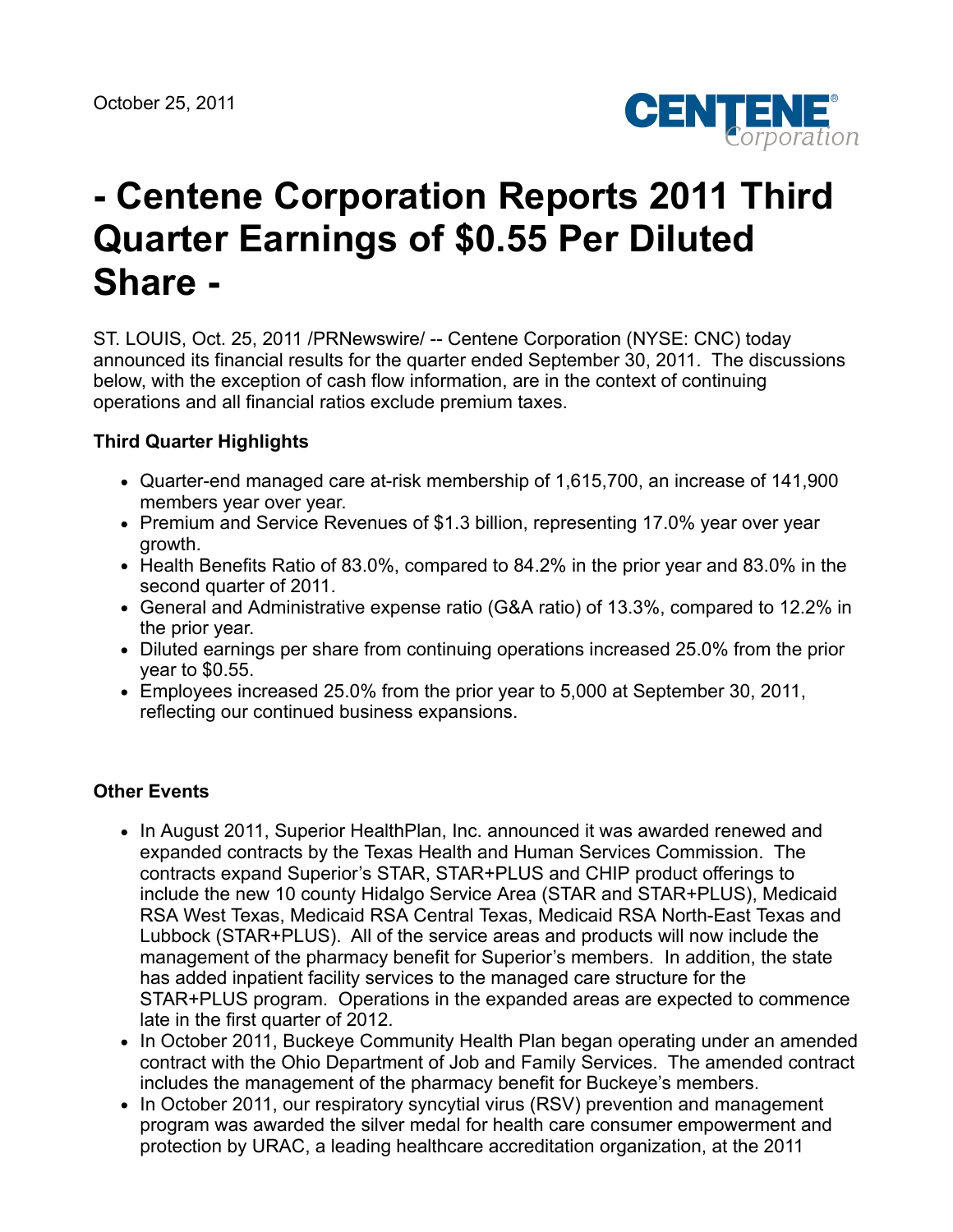URAC Quality Summit and Awards Program. We also received an honorable mention for our Nurse Response program, a 24-hour medical triage telehealth service. A program coordinator for Nurse Response was also honored with a URAC Health Care Stars! Award at the same event.

Michael F. Neidorff, Centene's Chairman and Chief Executive Officer, stated, "We are pleased to report solid quarterly results for the third quarter of 2011. The focus of our team and the dependability of our processes continue to drive Centene's successful execution."

The following table depicts membership in Centene's managed care organizations, by state:

|                          | September 30, |           |  |  |  |
|--------------------------|---------------|-----------|--|--|--|
|                          | 2011          | 2010      |  |  |  |
| Arizona                  | 22,800        | 22.300    |  |  |  |
| Florida                  | 188.600       | 116.300   |  |  |  |
| Georgia                  | 298,000       | 300,900   |  |  |  |
| <b>Illinois</b>          | 13,600        |           |  |  |  |
| Indiana                  | 205.300       | 213.300   |  |  |  |
| Massachusetts            | 34,700        | 34.400    |  |  |  |
| Mississippi              | 30.600        |           |  |  |  |
| Ohio                     | 162.200       | 161.800   |  |  |  |
| South Carolina           | 86.500        | 90.600    |  |  |  |
| Texas                    | 494.500       | 428.100   |  |  |  |
| Wisconsin                | 78.900        | 106.100   |  |  |  |
| Total at-risk membership | 1.615.700     | 1,473,800 |  |  |  |
| Non-risk membership      | 10.600        | 35.900    |  |  |  |
| Total                    | 1.626.300     | 1,509,700 |  |  |  |

The following table depicts membership in Centene's managed care organizations, by member category:

|                          | September 30, |           |  |  |  |
|--------------------------|---------------|-----------|--|--|--|
|                          | 2011          | 2010      |  |  |  |
| Medicaid                 | 1,189,900     | 1,122,800 |  |  |  |
| CHIP & Foster Care       | 210,600       | 219,100   |  |  |  |
| ABD & Medicare           | 171.700       | 94.500    |  |  |  |
| <b>Hybrid Programs</b>   | 38,400        | 34.400    |  |  |  |
| Long-term Care           | 5,100         | 3,000     |  |  |  |
| Total at-risk membership | 1.615.700     | 1,473,800 |  |  |  |
| Non-risk membership      | 10.600        | 35.900    |  |  |  |
| Total                    | 1,626,300     | 1,509,700 |  |  |  |

## **Statement of Operations: Three Months Ended September 30, 2011**

- For the third quarter of 2011, Premium and Service Revenues increased 17.0% to \$1,265 million from \$1,082 million in the third quarter of 2010. The increase was primarily driven by the addition of our Mississippi and Illinois contracts, Texas expansion and membership growth. Sequentially, Premium and Service Revenues increased 3.3% after adjusting for the recognition of \$52.8 million of revenue from our Mississippi contract during the second quarter 2011 related to the first quarter of 2011.
- Consolidated HBR of 83.0% for the third quarter of 2011 represents a decrease of 1.2% from the comparable period in 2010 primarily as a result of lower levels of utilization and contract enhancements. Consolidated HBR was consistent with the second quarter of 2011 at 83.0%.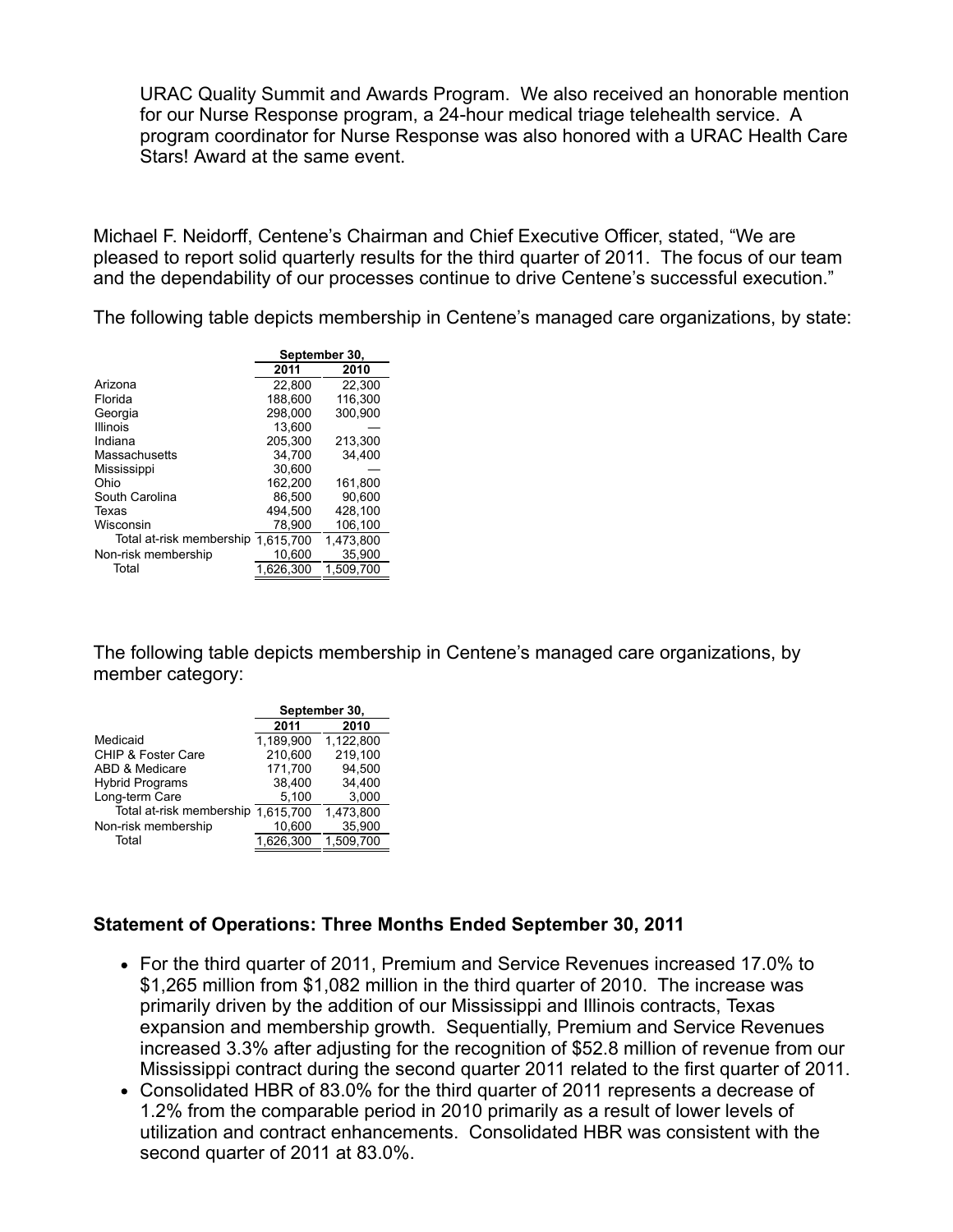- Consolidated G&A expense ratio for the third quarter of 2011 was 13.3%, compared to 12.2% in the prior year. The increase is primarily due to additional business expansion costs.
- Earnings from operations increased to \$48.5 million in the third quarter 2011 from \$40.2 million in the third quarter 2010, or 20.6% year over year. Net earnings from continuing operations were \$29.0 million in the third quarter 2011, compared to \$22.4 million in the third quarter of 2010.
- Earnings per diluted share increased to \$0.55 in the third quarter of 2011 over the comparable period in 2010. Earnings per diluted share in the third quarter of 2010 were \$0.44, including a net \$0.04 charge per diluted share related to investment writedowns.

## **Balance Sheet and Cash Flow**

At September 30, 2011, the Company had cash, investments and restricted deposits of \$1,115 million, including \$1,079 million held by its regulated entities and \$35.9 million held by its unregulated entities. Medical claims liabilities totaled \$498.7 million, representing 44.6 days in claims payable, an increase of 0.2 days from 44.4 days at June 30, 2011. Total debt was \$351.3 million and debt to capitalization was 23.2% at September 30, 2011 excluding the \$78.4 million non-recourse mortgage note. Cash flows from operations for the nine months ended September 30, 2011 were \$89.7 million, or 1.1 times net earnings.

A reconciliation of the Company's change in days in claims payable from the immediately preceding quarter-end is presented below:

| Days in claims payable, June 30, 2011           | 44.4 |
|-------------------------------------------------|------|
| Impact of new business                          |      |
| Days in claims payable, September 30, 2011 44.6 |      |
|                                                 |      |

## **Outlook**

The table below depicts the Company's updated annual guidance from continuing operations for 2011:

|                                               | Full Year 2011 |        |  |         |  |
|-----------------------------------------------|----------------|--------|--|---------|--|
|                                               |                | Low    |  | High    |  |
| Premium and Service Revenues (in millions) \$ |                | 5.100  |  | \$5.200 |  |
| <b>Diluted EPS</b>                            |                | 2.09   |  | 2.13    |  |
| Consolidated HBR                              |                | 83.2%  |  | 83.6%   |  |
| General & Administrative expense ratio        |                | 12.9%  |  | 13.4%   |  |
| Diluted Shares Outstanding (in thousands)     |                | 52,400 |  |         |  |

# **Conference Call**

As previously announced, the Company will host a conference call Tuesday, October 25, 2011, at 8:30 A.M. (Eastern Time) to review the financial results for the third quarter ended September 30, 2011, and to discuss its business outlook. Michael F. Neidorff and William N.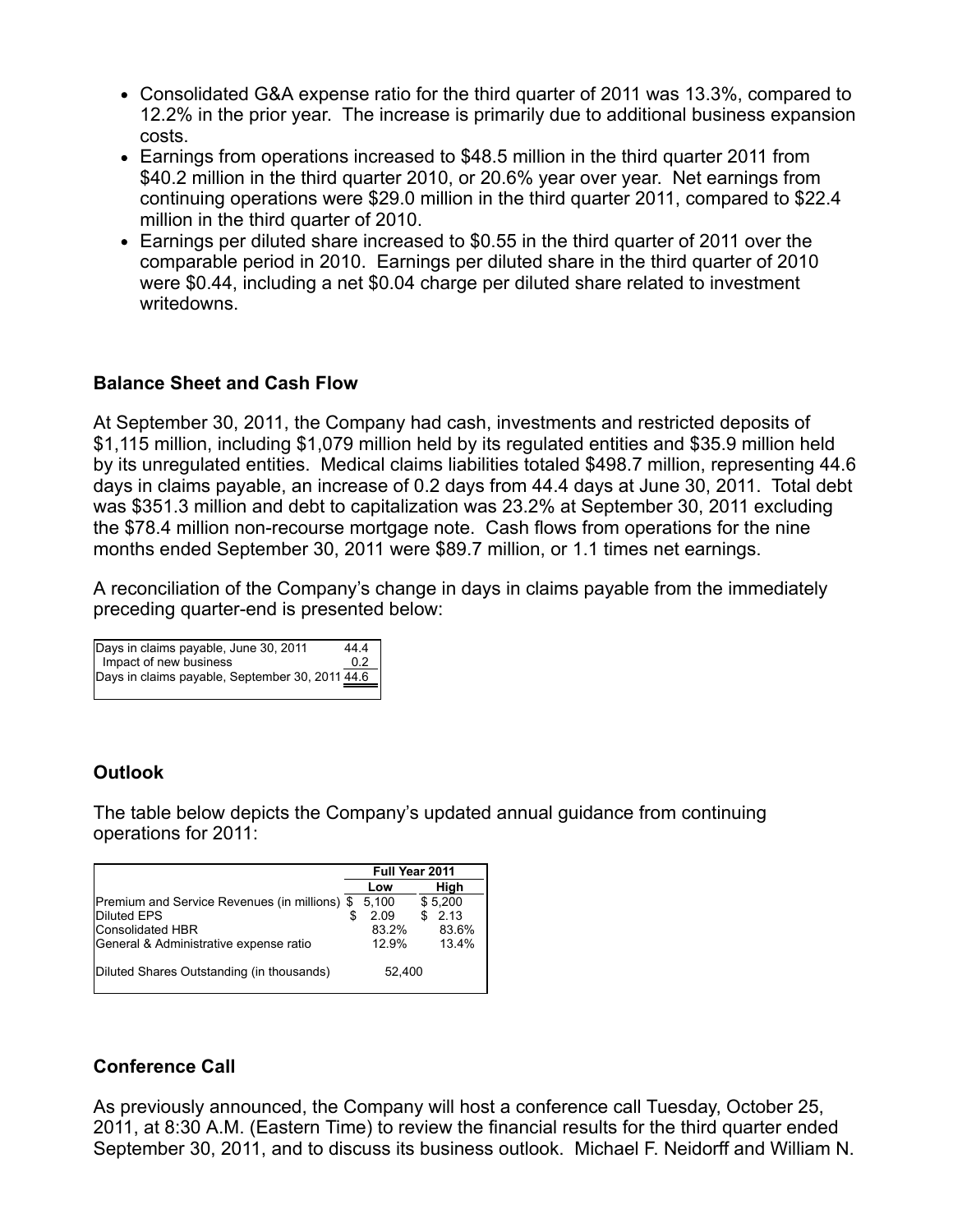Scheffel will host the conference call. Investors and other interested parties are invited to listen to the conference call by dialing 1-800-860-2442 in the U.S. and Canada; +1-412-858- 4600 from abroad; or via a live, audio webcast on the Company's website at [www.centene.com,](http://www.centene.com/) under the Investors section. A webcast replay will be available for ondemand listening shortly after the completion of the call for the next twelve months or until 11:59 p.m. (Eastern Time) on Tuesday, October 23, 2012, at the aforementioned URL. In addition, a digital audio playback will be available until 9:00 a.m. (Eastern Time) on Thursday, November 3, 2011, by dialing 1-877-344-7529 in the U.S. and Canada, or +1-412- 317-0088 from abroad, and entering access code 10004770.

# **About Centene Corporation**

Centene Corporation, a Fortune 500 company, is a leading *multi-line* healthcare enterprise that provides programs and related services to the rising number of under-insured and uninsured individuals. Many receive benefits provided under Medicaid, including the State Children's Health Insurance Program (CHIP), as well as Aged, Blind or Disabled (ABD), Foster Care and long-term care, in addition to other state-sponsored/hybrid programs, and Medicare (Special Needs Plans). Centene's CeltiCare subsidiary offers states unique, "exchange based" and other cost-effective coverage solutions for low-income populations. The Company operates local health plans and offers a range of health insurance solutions. It also contracts with other healthcare and commercial organizations to provide specialty services including behavioral health, life and health management, managed vision, telehealth services, and pharmacy benefits management.

*The information provided in this press release contains forward-looking statements that relate to future events and future financial performance of Centene. Subsequent events and developments may cause the Company's estimates to change. The Company disclaims any obligation to update this forward-looking financial information in the future. Readers are cautioned that matters subject to forward-looking statements involve known and unknown risks and uncertainties, including economic, regulatory, competitive and other factors that may cause Centene's or its industry's actual results, levels of activity, performance or achievements to be materially different from any future results, levels of activity, performance or achievements expressed or implied by these forward-looking statements. Actual results may differ from projections or estimates due to a variety of important factors, including Centene's ability to accurately predict and effectively manage health benefits and other operating expenses, competition, membership and revenue projections, timing of regulatory contract approval, changes in healthcare practices, changes in federal or state laws or regulations, inflation, provider contract changes, new technologies, reduction in provider payments by governmental payors, major epidemics, disasters and numerous other factors affecting the delivery and cost of healthcare. The expiration, cancellation or suspension of Centene's Medicaid Managed Care contracts by state governments would also negatively affect Centene.*

[Tables Follow]

## **CENTENE CORPORATION AND SUBSIDIARIES**

**CONSOLIDATED BALANCE SHEETS (In thousands, except share data) (Unaudited)**

| September | <b>December</b> |
|-----------|-----------------|
| 30,       | 31.             |
| 2011      | 2010            |
|           |                 |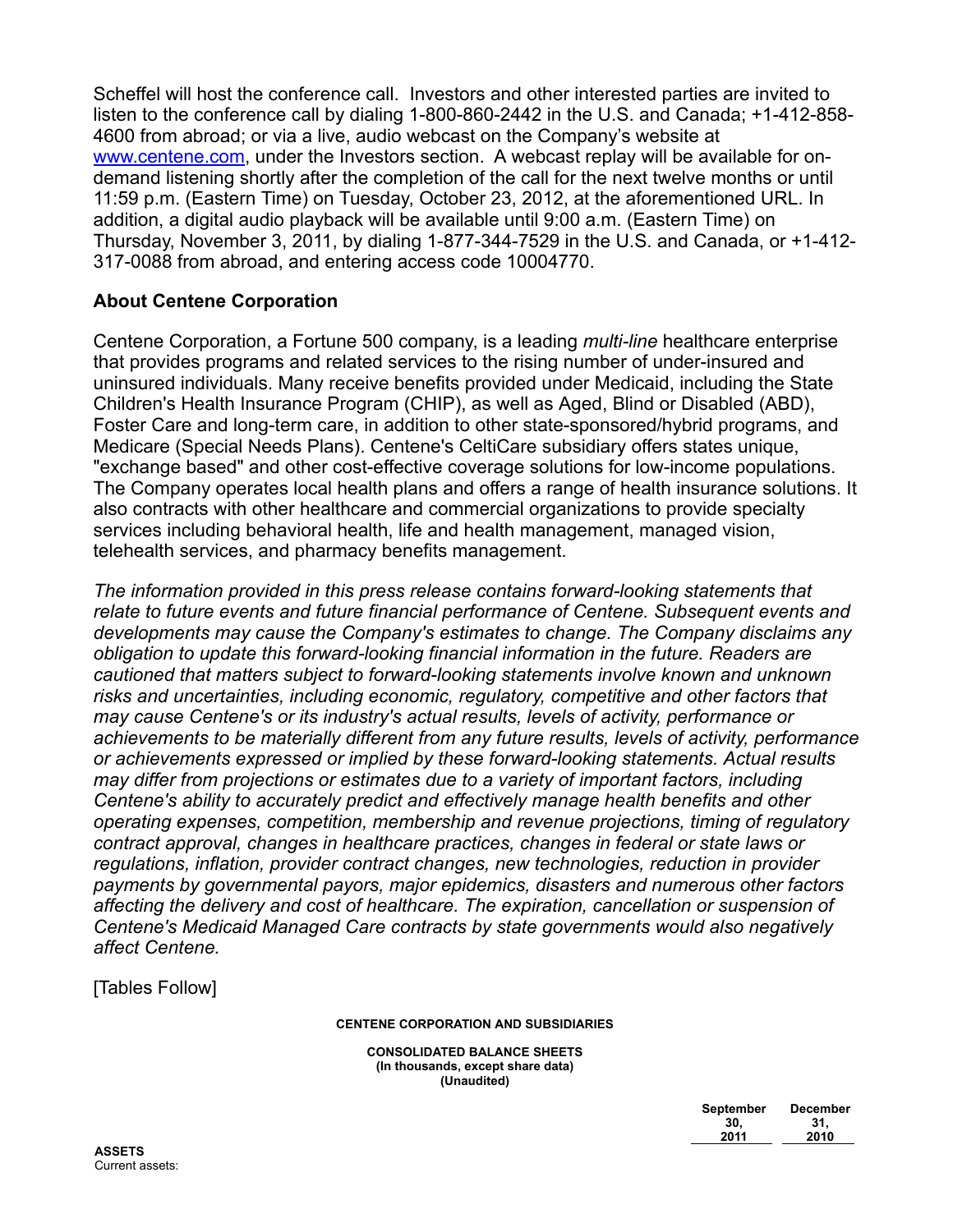| Cash and cash equivalents of continuing operations<br>Cash and cash equivalents of discontinued operations | \$<br>451,657 | \$<br>433,914<br>252 |
|------------------------------------------------------------------------------------------------------------|---------------|----------------------|
| Total cash and cash equivalents                                                                            | 451,657       | 434,166              |
| Premium and related receivables, net of allowance for uncollectible accounts of \$592 and \$17,            |               |                      |
| respectively                                                                                               | 139,467       | 136,243              |
| Short-term investments, at fair value (amortized cost \$104,914 and \$21,141, respectively)                | 106,344       | 21,346               |
| Other current assets                                                                                       | 68,908        | 64,154               |
| Current assets of discontinued operations other than cash                                                  |               | 912                  |
| Total current assets                                                                                       | 766,376       | 656,821              |
| Long-term investments, at fair value (amortized cost \$521,229 and \$585,862, respectively)                | 530,452       | 595,879              |
| Restricted deposits, at fair value (amortized cost \$26,697 and \$22,755, respectively)                    | 26,768        | 22,758               |
| Property, software and equipment, net of accumulated depreciation of \$166,442 and \$138,629, respectively | 345,600       | 326,341              |
| Goodwill                                                                                                   | 281,981       | 278,051              |
| Intangible assets, net                                                                                     | 28,795        | 29,109               |
| Other long-term assets                                                                                     | 57,526        | 30,057               |
| Long-term assets of discontinued operations                                                                |               | 4,866                |
| <b>Total assets</b>                                                                                        | \$2,037,498   | \$1,943,882          |
|                                                                                                            |               |                      |
| <b>LIABILITIES AND STOCKHOLDERS' EQUITY</b>                                                                |               |                      |
| Current liabilities:                                                                                       |               |                      |
| Medical claims liability                                                                                   | \$<br>498,705 | \$<br>456,765        |
| Accounts payable and accrued expenses                                                                      | 173,708       | 185,218              |
| Unearned revenue                                                                                           | 54,764        | 117,344              |
| Current portion of long-term debt                                                                          | 3,203         | 2,817                |
| Current liabilities of discontinued operations                                                             |               | 3,102                |
| <b>Total current liabilities</b>                                                                           | 730,380       | 765,246              |
| Long-term debt                                                                                             | 348,093       | 327,824              |
| Other long-term liabilities                                                                                | 54,926        | 53,378               |
| Long-term liabilities of discontinued operations                                                           |               | 379                  |
| <b>Total liabilities</b>                                                                                   | 1,133,399     | 1,146,827            |
| Commitments and contingencies                                                                              |               |                      |
| Stockholders' equity:                                                                                      |               |                      |
| Common stock, \$.001 par value; authorized 100,000,000 shares; 52,921,255 issued and 50,377,774            |               |                      |
| outstanding at September 30, 2011, and 52,172,037 issued and 49,616,824 outstanding at                     |               |                      |
| December 31, 2010                                                                                          | 53            | 52                   |
| Additional paid-in capital                                                                                 | 411,924       | 384,206              |
| Accumulated other comprehensive income:                                                                    |               |                      |
| Unrealized gain on investments, net of tax                                                                 | 6,478         | 6,424                |
| Retained earnings                                                                                          | 534,849       | 453,743              |
| Treasury stock, at cost (2,543,481 and 2,555,213 shares, respectively)                                     | (50, 594)     | (50, 486)            |
| Total Centene stockholders' equity                                                                         | 902,710       | 793,939              |
| Noncontrolling interest                                                                                    | 1,389         | 3,116                |
| Total stockholders' equity                                                                                 | 904,099       | 797,055              |
| Total liabilities and stockholders' equity                                                                 | \$2,037,498   | \$1,943,882          |
|                                                                                                            |               |                      |

### **CENTENE CORPORATION AND SUBSIDIARIES**

#### **CONSOLIDATED STATEMENTS OF OPERATIONS (In thousands, except share data) (Unaudited)**

|                                     |                 | <b>Three Months Ended</b><br>September 30, |                 | <b>Nine Months Ended</b><br>September 30, |  |
|-------------------------------------|-----------------|--------------------------------------------|-----------------|-------------------------------------------|--|
|                                     | 2011            | 2010                                       | 2011            | 2010                                      |  |
| Revenues:                           |                 |                                            |                 |                                           |  |
| Premium                             | 1,239,464<br>\$ | \$<br>1,060,559                            | 3,640,829<br>S. | 3,085,802<br>\$                           |  |
| Service                             | 25,817          | 20,954                                     | 81,629          | 68,543                                    |  |
| Premium and service revenues        | 1,265,281       | 1,081,513                                  | 3,722,458       | 3,154,345                                 |  |
| Premium tax                         | 36,754          | 40,348                                     | 110,948         | 113,009                                   |  |
| Total revenues                      | 1,302,035       | 1,121,861                                  | 3,833,406       | 3,267,354                                 |  |
| Expenses:                           |                 |                                            |                 |                                           |  |
| Medical costs                       | 1,028,586       | 893,281                                    | 3,021,400       | 2,592,324                                 |  |
| Cost of services                    | 20.229          | 14.646                                     | 60,717          | 47.505                                    |  |
| General and administrative expenses | 167,668         | 132,095                                    | 496,674         | 401,072                                   |  |
| Premium tax                         | 37,005          | 41,591                                     | 111,668         | 114,885                                   |  |
| Total operating expenses            | 1,253,488       | 1,081,613                                  | 3,690,459       | 3,155,786                                 |  |
| Earnings from operations            | 48.547          | 40,248                                     | 142,947         | 111,568                                   |  |
| Other income (expense):             |                 |                                            |                 |                                           |  |
| Investment and other income         | 2,697           | 713                                        | 9,379           | 11,912                                    |  |
| Debt extinguishment costs           |                 |                                            | (8,488)         |                                           |  |
| Interest expense                    | (4, 572)        | (4, 858)                                   | (15, 523)       | (12, 540)                                 |  |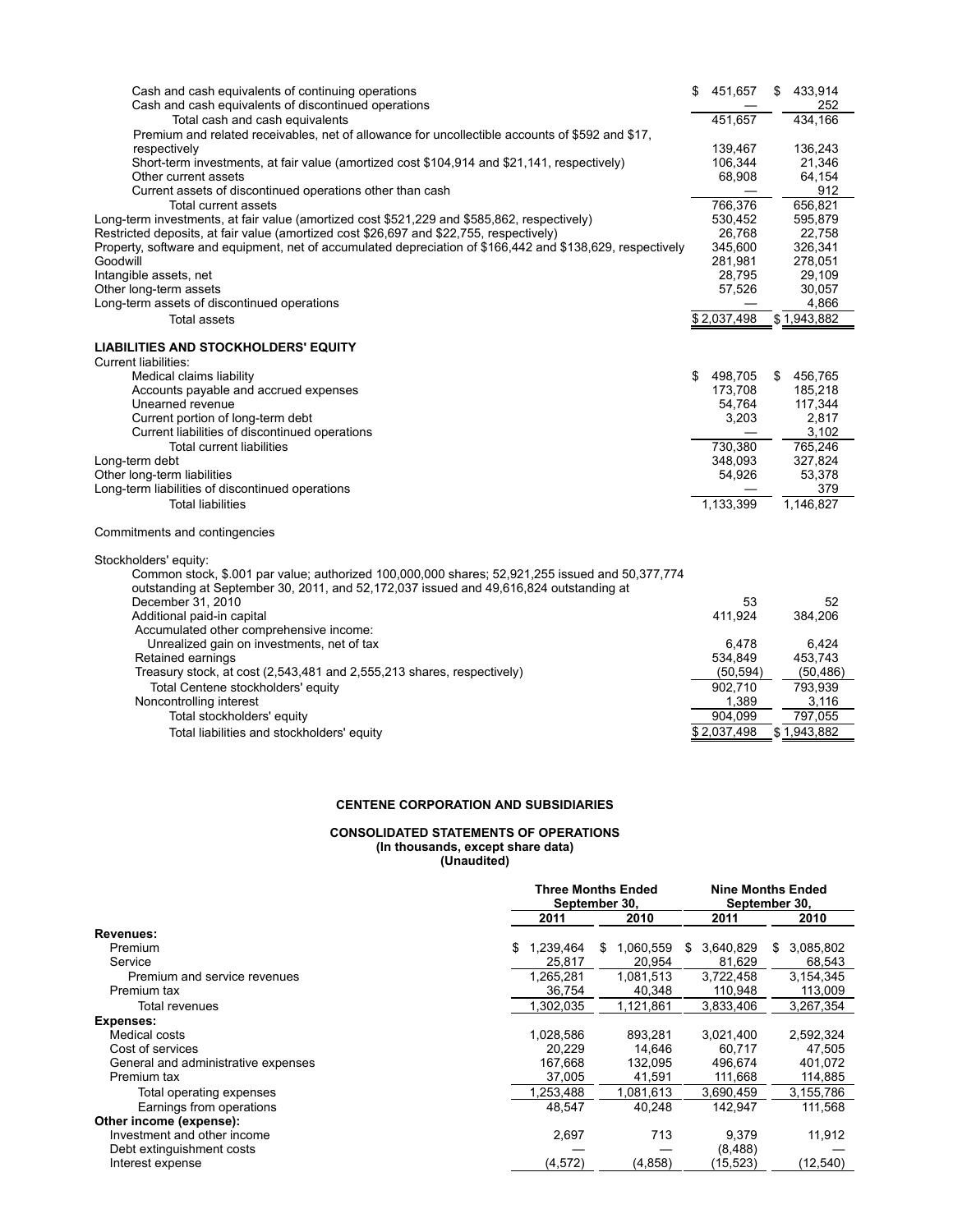| Earnings from continuing operations, before income tax expense<br>Income tax expense                                                       | 46,672<br>18,459 | 36,103<br>13,163 |      | 128,315<br>49,216 |      | 110,940<br>42,942 |
|--------------------------------------------------------------------------------------------------------------------------------------------|------------------|------------------|------|-------------------|------|-------------------|
| Earnings from continuing operations, net of income tax expense<br>Discontinued operations, net of income tax expense of \$0, \$26, \$0 and | 28,213           | 22,940           |      | 79,099            |      | 67,998            |
| \$4,376, respectively                                                                                                                      |                  | 260              |      |                   |      | 3,954             |
| Net earnings                                                                                                                               | 28,213           | 23,200           |      | 79,099            |      | 71,952            |
| Noncontrolling interest (loss)                                                                                                             | (774)            | 538              |      | (2,007)           |      | 2,515             |
| Net earnings attributable to Centene Corporation                                                                                           | 28,987           | \$<br>22,662     | \$   | 81,106            | \$   | 69,437            |
| Amounts attributable to Centene Corporation common stockholders:                                                                           |                  |                  |      |                   |      |                   |
| Earnings from continuing operations, net of income tax expense                                                                             | \$<br>28,987     | \$<br>22,402     | -S   | 81,106            | S    | 65,483            |
| Discontinued operations, net of income tax expense                                                                                         |                  | 260              |      |                   |      | 3,954             |
| Net earnings                                                                                                                               | 28,987           | \$<br>22,662     | \$   | 81,106            | \$   | 69,437            |
| Net earnings per common share attributable to Centene Corporation:<br>Basic:                                                               |                  |                  |      |                   |      |                   |
| Continuing operations<br>Discontinued operations                                                                                           | \$<br>0.58       | \$<br>0.46       | - \$ | 1.62              | - \$ | 1.35<br>0.08      |
| Earnings per common share                                                                                                                  | 0.58             | \$<br>0.46       | \$   | 1.62              | S    | 1.43              |
| Diluted:                                                                                                                                   |                  |                  |      |                   |      |                   |
| Continuing operations                                                                                                                      | \$<br>0.55       | \$<br>0.44       | \$   | 1.55              | \$   | 1.30              |
| Discontinued operations                                                                                                                    |                  |                  |      |                   |      | 0.08              |
| Earnings per common share                                                                                                                  | 0.55             | \$<br>0.44       | \$   | 1.55              | -\$  | 1.38              |
| Weighted average number of shares outstanding:                                                                                             |                  |                  |      |                   |      |                   |
| Basic                                                                                                                                      | 50.345.512       | 49,238,406       |      | 50,089,845        |      | 48,552,135        |
| <b>Diluted</b>                                                                                                                             |                  |                  |      |                   |      |                   |

## **CENTENE CORPORATION AND SUBSIDIARIES**

#### **CONSOLIDATED STATEMENTS OF CASH FLOWS (In thousands)**

**(Unaudited)**

**Nine Months Ended September 30,**

|                                                                                    | 2011         | 2010         |
|------------------------------------------------------------------------------------|--------------|--------------|
|                                                                                    |              |              |
| Cash flows from operating activities:                                              |              |              |
| Net earnings                                                                       | \$<br>79,099 | \$<br>71,952 |
| Adjustments to reconcile net earnings to net cash provided by operating activities |              |              |
| Depreciation and amortization                                                      | 43.055       | 38,620       |
| Stock compensation expense                                                         | 13,263       | 10,224       |
| Gain on sale of investments, net                                                   | (213)        | (6, 331)     |
| Debt extinguishment costs                                                          | 8,488        |              |
| Gain on sale of UHP                                                                |              | (8,201)      |
| Impairment of investment                                                           |              | 5,531        |
| Deferred income taxes                                                              | (223)        | 7,012        |
| Changes in assets and liabilities                                                  |              |              |
| Premium and related receivables                                                    | (13,306)     | (68, 125)    |
| Other current assets                                                               | (6,667)      | (2,932)      |
| Other assets                                                                       | (1,230)      | (990)        |
| Medical claims liabilities                                                         | 40,476       | (29, 304)    |
| Unearned revenue                                                                   | (65, 183)    | (38, 708)    |
| Accounts payable and accrued expenses                                              | (11, 414)    | (3, 174)     |
| Other operating activities                                                         | 3,528        | (1, 267)     |
| Net cash provided by (used in) operating activities                                | 89.673       | (25, 693)    |
| Cash flows from investing activities:                                              |              |              |
| Capital expenditures                                                               | (52, 931)    | (50, 353)    |
| Capital expenditures of Centene Center LLC                                         | (4,007)      | (41, 607)    |
| Purchases of investments                                                           | (201, 145)   | (382, 730)   |
| Proceeds from asset sales                                                          |              | 13,420       |
| Sales and maturities of investments                                                | 180,124      | 452,128      |
| Investments in acquisitions, net of cash acquired                                  | (3, 192)     | (26, 847)    |
| Net cash used in investing activities                                              | (81, 151)    | (35, 989)    |
| Cash flows from financing activities:                                              |              |              |
| Proceeds from exercise of stock options                                            | 13,582       | 2,394        |
| Proceeds from borrowings                                                           | 419,183      | 53,812       |
| Proceeds from stock offering                                                       |              | 104,534      |
| Payment of long-term debt                                                          | (415, 475)   | (97, 467)    |
| Contributions from (distributions to) noncontrolling interest                      | 569          | (7, 387)     |
| Excess tax benefits from stock compensation                                        | 1.632        | 424          |
| Common stock repurchases                                                           | (1,280)      | (714)        |
|                                                                                    |              |              |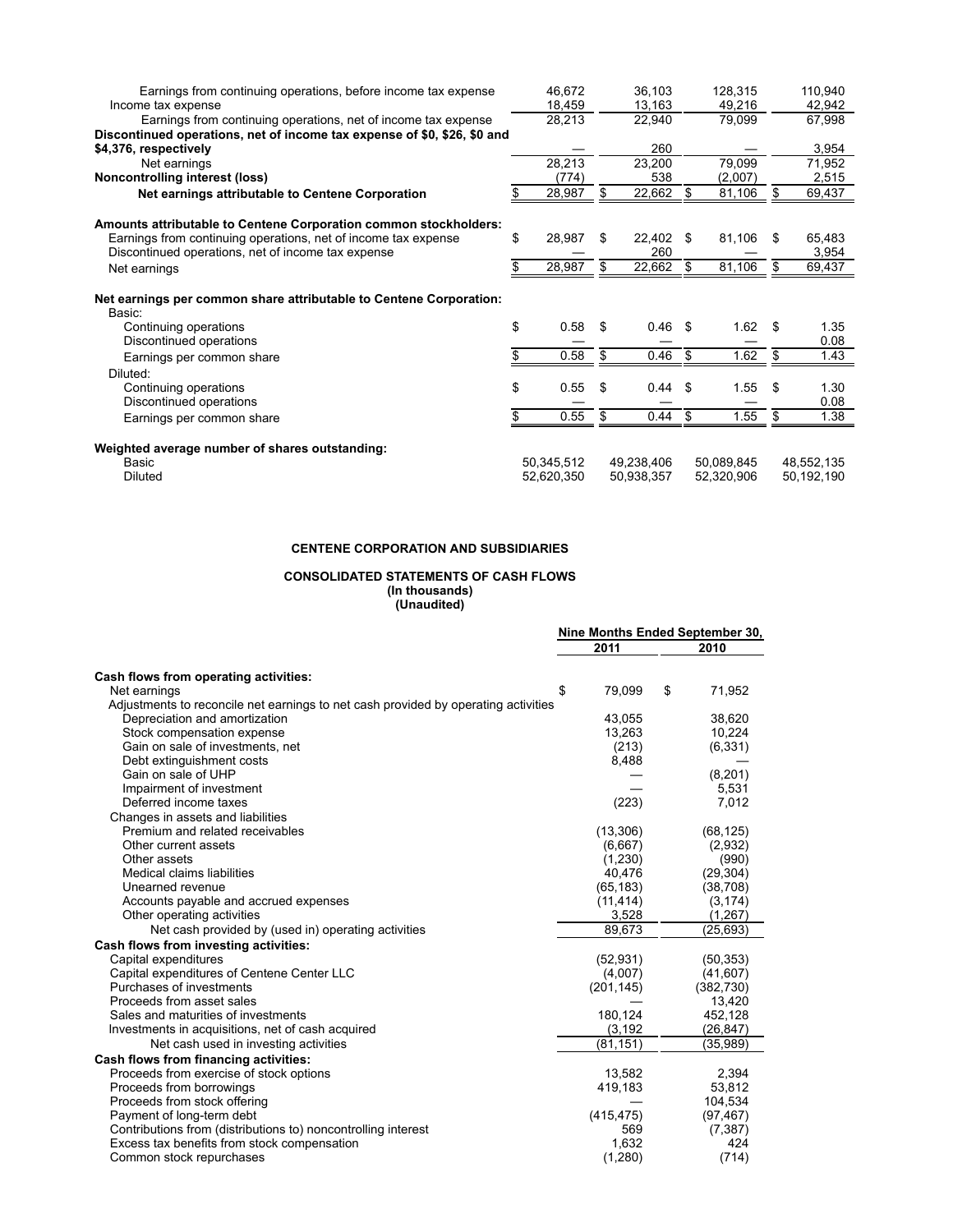| Debt issue costs                                                        | (9, 242)      |    |         |
|-------------------------------------------------------------------------|---------------|----|---------|
| Net cash provided by financing activities                               | 8.969         |    | 55,596  |
| Net increase (decrease) in cash and cash equivalents                    | 17.491        |    | (6,086) |
| Cash and cash equivalents, beginning of period                          | 434,166       |    | 403,752 |
| Cash and cash equivalents, end of period                                | 451,657       |    | 397,666 |
| Supplemental disclosures of cash flow information:                      |               |    |         |
| Interest paid                                                           | \$<br>16,097  | S  | 9,501   |
| Income taxes paid                                                       | \$<br>49.996  | \$ | 44.407  |
| Supplemental disclosure of non-cash investing and financing activities: |               |    |         |
| Contribution from noncontrolling interest                               | \$            |    | 306     |
| Capital expenditures                                                    | \$<br>(4,833) |    | 15.291  |

## **CENTENE CORPORATION**

### **CONTINUING OPERATIONS SUPPLEMENTAL FINANCIAL DATA**

|                                                                                                   | Q <sub>3</sub><br>2011 | Q2<br>2011 | Q1<br>2011   | Q4<br>2010   | Q <sub>3</sub><br>2010 |
|---------------------------------------------------------------------------------------------------|------------------------|------------|--------------|--------------|------------------------|
| <b>MEMBERSHIP</b>                                                                                 |                        |            |              |              |                        |
| Managed Care:                                                                                     |                        |            |              |              |                        |
| Arizona                                                                                           | 22,800                 | 22,800     | 22,600       | 22,400       | 22,300                 |
| Florida                                                                                           | 188,600                | 190,600    | 188,800      | 194,900      | 116,300                |
| Georgia                                                                                           | 298,000                | 303,100    | 303,300      | 305,800      | 300,900                |
| Illinois                                                                                          | 13,600                 | 700        |              |              |                        |
| Indiana                                                                                           | 205,300                | 206,700    | 209,400      | 215,800      | 213,300                |
| Massachusetts                                                                                     | 34,700                 | 32,900     | 34,100       | 36,200       | 34,400                 |
| Mississippi                                                                                       | 30,600                 | 30,800     |              |              |                        |
| Ohio                                                                                              | 162,200                | 159,900    | 160,900      | 160,100      | 161,800                |
| South Carolina                                                                                    | 86,500                 | 82,800     | 84,900       | 90,300       | 90,600                 |
| Texas                                                                                             | 494,500                | 470,400    | 456,700      | 433,100      | 428,100                |
| Wisconsin                                                                                         | 78,900                 | 79,800     | 81,800       | 74,900       | 106,100                |
| Total at-risk membership                                                                          | 1,615,700              | 1,580,500  | 1,542,500    | 1,533,500    | 1,473,800              |
| Non-risk membership                                                                               | 10,600                 | 10,400     | 10,400       | 4,200        | 35,900                 |
| <b>TOTAL</b>                                                                                      | 1,626,300              | 1,590,900  | 1,552,900    | 1,537,700    | 1,509,700              |
|                                                                                                   |                        |            |              |              |                        |
| Medicaid                                                                                          | 1,189,900              | 1,172,400  | 1,169,700    | 1,177,100    | 1,122,800              |
| <b>CHIP &amp; Foster Care</b>                                                                     | 210,600                | 211,400    | 208,900      | 210,500      | 219,100                |
| ABD & Medicare                                                                                    | 171,700                | 156,300    | 123,800      | 104,600      | 94,500                 |
| <b>Hybrid Programs</b>                                                                            | 38,400                 | 35,500     | 35,200       | 36,200       | 34,400                 |
| Long-term Care                                                                                    | 5,100                  | 4,900      | 4,900        | 5,100        | 3,000                  |
| Total at-risk membership                                                                          | 1,615,700              | 1,580,500  | 1,542,500    | 1,533,500    | 1,473,800              |
| Non-risk membership                                                                               | 10,600                 | 10,400     | 10,400       | 4,200        | 35,900                 |
| <b>TOTAL</b>                                                                                      | 1,626,300              | 1,590,900  | 1,552,900    | 1,537,700    | 1,509,700              |
|                                                                                                   |                        |            |              |              |                        |
| Specialty Services(a):                                                                            |                        |            |              |              |                        |
| Cenpatico Behavioral Health                                                                       |                        |            |              |              |                        |
| Arizona                                                                                           | 175,500                | 173,200    | 172,700      | 174,600      | 121,300                |
| Kansas                                                                                            | 45,600                 | 45,000     | 44,000       | 39,200       | 39,800                 |
| <b>TOTAL</b>                                                                                      | 221.100                | 218,200    | 216,700      | 213,800      | 161,100                |
| (a) Includes external membership only.                                                            |                        |            |              |              |                        |
| <b>REVENUE PER MEMBER PER MONTH(b) \$245.27</b>                                                   |                        | \$240.57   | 238.31<br>\$ | 239.66<br>\$ | \$224.62               |
| CLAIMS(b)                                                                                         |                        |            |              |              |                        |
| Period-end inventory                                                                              | 482,900                | 415,700    | 527,100      | 434,900      | 469,000                |
| Average inventory                                                                                 | 312,400                | 332,300    | 347,900      | 304,700      | 307,500                |
| Period-end inventory per member                                                                   | 0.30                   | 0.26       | 0.34         | 0.28         | 0.32                   |
| (b) Revenue per member and claims information are presented for the Managed Care at-risk members. |                        |            |              |              |                        |
| <b>NUMBER OF EMPLOYEES</b>                                                                        | 5,000                  | 4,800      | 4,500        | 4,200        | 4,000                  |

| Q3   | Q2   | Q1   | Q4   | Q3   |
|------|------|------|------|------|
| 2011 | 2011 | 2011 | 2010 | 2010 |